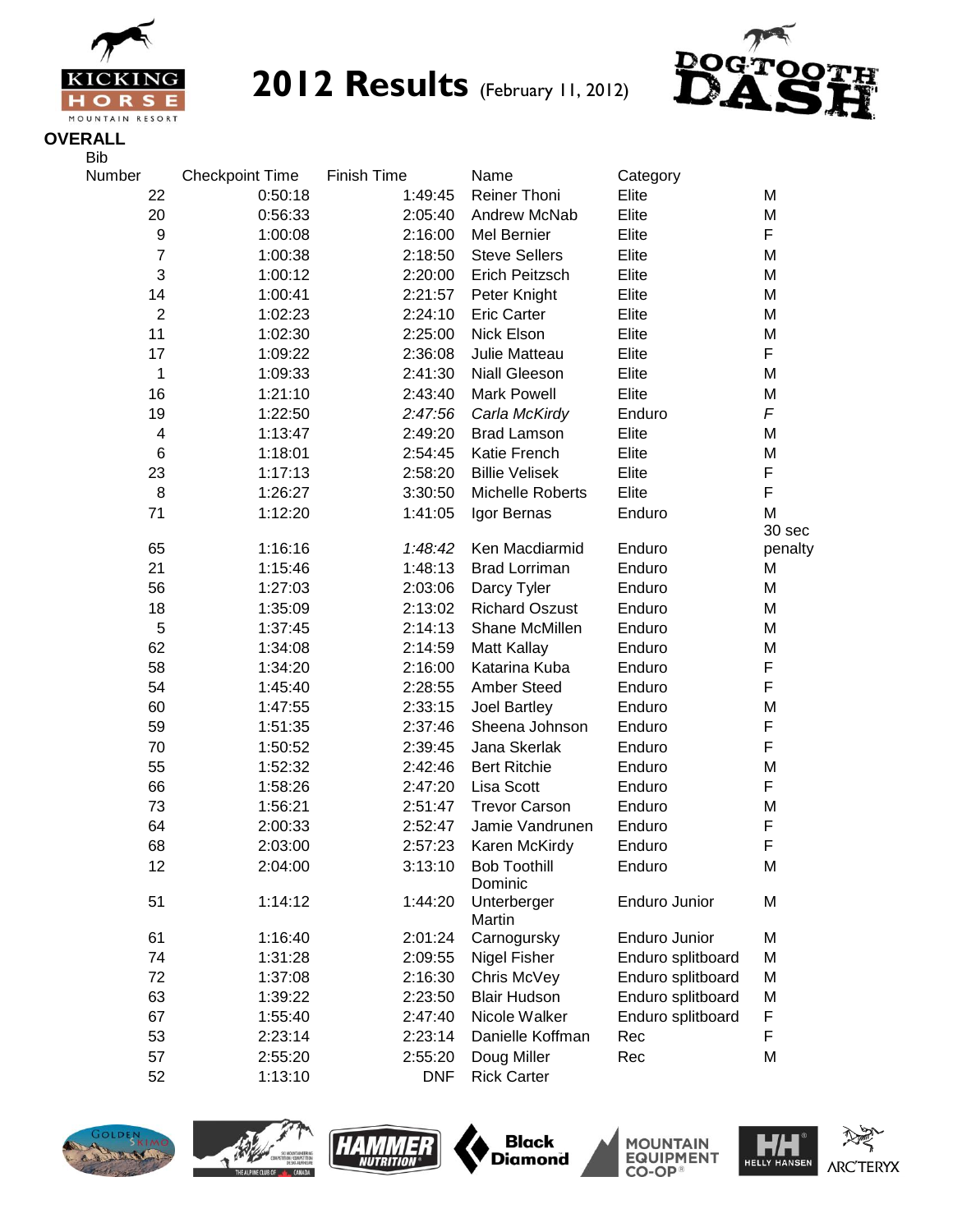

 **2012 Results** (February 11, 2012)



### **ENDURO**

|            | <b>Interval</b> | <b>Finish</b> |                                |          |            |               |
|------------|-----------------|---------------|--------------------------------|----------|------------|---------------|
| Bib Number | time            | Time          | <b>Name</b>                    | Category | <b>Sex</b> |               |
| 54         | 1:45:40         | 2:28:55       | Amber Steed<br>Sheena          | Enduro   | F          |               |
| 59         | 1:51:35         | 2:37:46       | Johnson                        | Enduro   | F          |               |
| 70         | 1:50:52         | 2:39:45       | Jana Skerlak                   | Enduro   | F          | partial elite |
| 19         | 1:22:50         | 2:47:56       | Carla McKirdy                  | Enduro   | F          | course        |
| 66         | 1:58:26         | 2:47:20       | Lisa Scott<br>Jamie            | Enduro   | F          |               |
| 64         | 2:00:33         | 2:52:47       | Vandrunen                      | Enduro   | F          |               |
| 68         | 2:03:00         | 2:57:23       | Karen McKirdy                  | Enduro   | F          |               |
| 71         | 1:12:20         | 1:41:05       | Igor Bernas                    | Enduro   | M          |               |
| 21         | 1:15:46         | 1:48:13       | <b>Brad Lorriman</b><br>Ken    | Enduro   | M          |               |
| 65         | 1:16:16         | 1:48:42       | Macdiarmid                     | Enduro   | M          | time adjusted |
| 56         | 1:27:03         | 2:03:06       | Darcy Tyler                    | Enduro   | M          |               |
| 18         | 1:35:09         | 2:13:02       | <b>Richard Oszust</b><br>Shane | Enduro   | M          |               |
| 5          | 1:37:45         | 2:14:13       | McMillen                       | Enduro   | M          |               |
| 62         | 1:34:08         | 2:14:59       | Matt Kallay                    | Enduro   | M          |               |
| 60         | 1:47:55         | 2:33:15       | Joel Bartley                   | Enduro   | M          |               |
| 55         | 1:52:32         | 2:42:46       | <b>Bert Ritchie</b>            | Enduro   | м          |               |
| 73         | 1:56:21         | 2:51:47       | <b>Trevor Carson</b>           | Enduro   | M          |               |
| 12         | 2:04:00         | 3:13:10       | <b>Bob Toothill</b>            | Enduro   | M          |               |

#### **ENDURO JUNIOR**

| 51 | 1:14:12 |         | <b>Dominic</b><br>1:44:20 Unterberger<br>Martin | Enduro Junior | м |
|----|---------|---------|-------------------------------------------------|---------------|---|
| 61 | 1:16:40 |         | 2:01:24 Carnogursky                             | Enduro Junior | м |
| 58 | 1:34:20 | 2:16:00 | Katarina Kuba                                   | Enduro        |   |

## **ENDURO SPLITBOARD**

| 74  | 1:31:28 | 2:09:55 Nigel Fisher  | Enduro splitboard | M |
|-----|---------|-----------------------|-------------------|---|
| -72 | 1:37:08 | 2:16:30 Chris McVey   | Enduro splitboard | м |
| -63 | 1:39:22 | 2:23:50 Blair Hudson  | Enduro splitboard | м |
| -67 | 1:55:40 | 2:47:40 Nicole Walker | Enduro splitboard | E |

### **RECREATION**

|     |  | Danielle                        |     |   |
|-----|--|---------------------------------|-----|---|
| -53 |  |                                 | Rec |   |
| -57 |  | 2:55:20   2:55:20   Doug Miller | Rec | м |